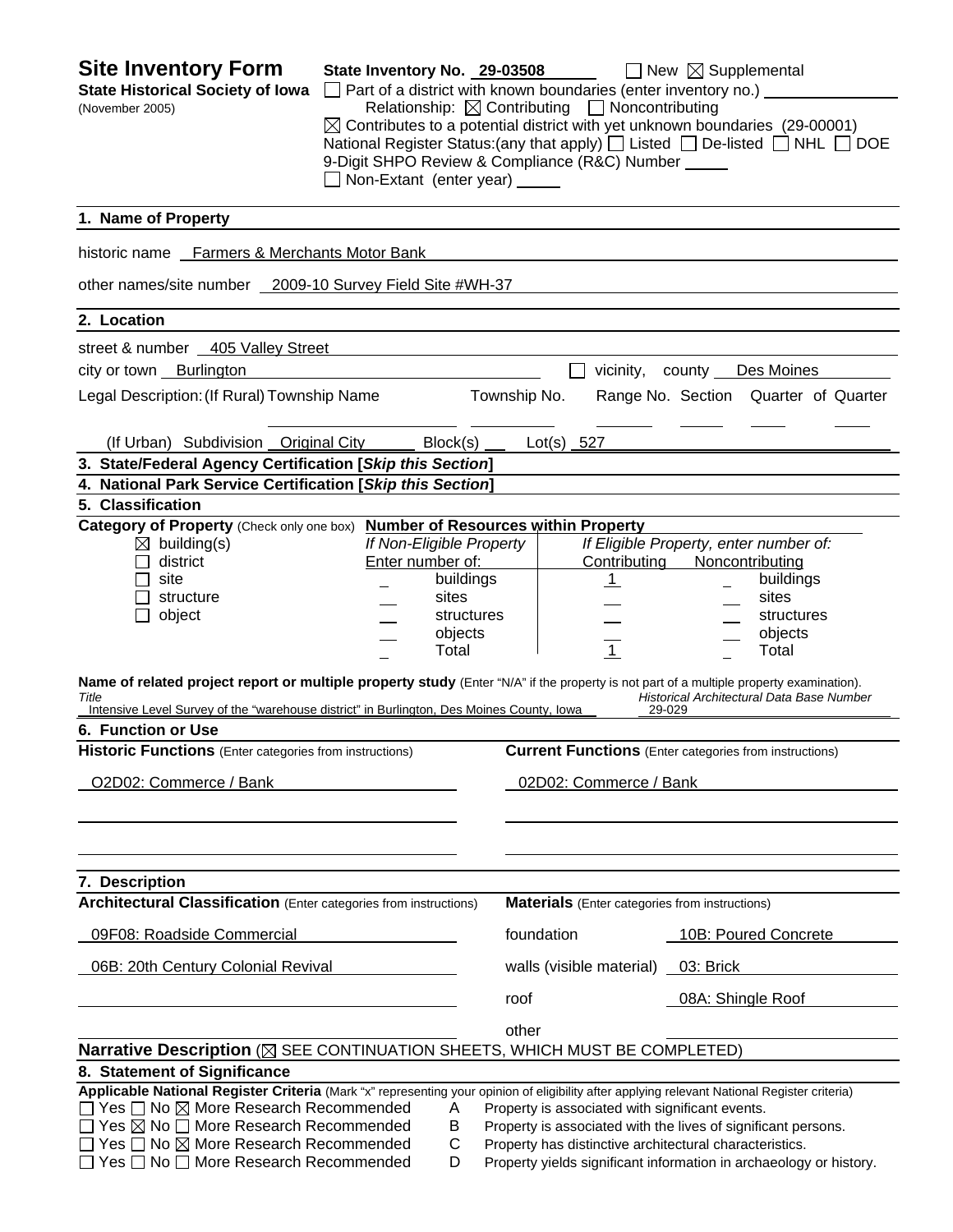| Address _405-407 Valley Street<br>County<br>Des Moines                                                                                                                                                                                                                                                                                                                                                                                                                                                                                         | Site Number 29-03508                                                                                                                                                                                                                                                                                                                                         |
|------------------------------------------------------------------------------------------------------------------------------------------------------------------------------------------------------------------------------------------------------------------------------------------------------------------------------------------------------------------------------------------------------------------------------------------------------------------------------------------------------------------------------------------------|--------------------------------------------------------------------------------------------------------------------------------------------------------------------------------------------------------------------------------------------------------------------------------------------------------------------------------------------------------------|
| City<br><b>Burlington</b>                                                                                                                                                                                                                                                                                                                                                                                                                                                                                                                      | District Number                                                                                                                                                                                                                                                                                                                                              |
| <b>Criteria Considerations</b>                                                                                                                                                                                                                                                                                                                                                                                                                                                                                                                 |                                                                                                                                                                                                                                                                                                                                                              |
| $\Box$ A Owned by a religious institution or used                                                                                                                                                                                                                                                                                                                                                                                                                                                                                              | $\Box$ E A reconstructed building, object, or structure.                                                                                                                                                                                                                                                                                                     |
| for religious purposes.                                                                                                                                                                                                                                                                                                                                                                                                                                                                                                                        | $\Box$ F A commemorative property.                                                                                                                                                                                                                                                                                                                           |
| B Removed from its original location.<br>C A birthplace or grave.                                                                                                                                                                                                                                                                                                                                                                                                                                                                              | □ G Less than 50 years of age or achieved significance within the past<br>50 years.                                                                                                                                                                                                                                                                          |
| D A cemetery                                                                                                                                                                                                                                                                                                                                                                                                                                                                                                                                   |                                                                                                                                                                                                                                                                                                                                                              |
| Areas of Significance (Enter categories from instructions)                                                                                                                                                                                                                                                                                                                                                                                                                                                                                     | <b>Significant Dates</b><br>Construction date                                                                                                                                                                                                                                                                                                                |
| 05: Commerce                                                                                                                                                                                                                                                                                                                                                                                                                                                                                                                                   | 1960<br>$\boxtimes$ check if circa or estimated date                                                                                                                                                                                                                                                                                                         |
| 17: Industry                                                                                                                                                                                                                                                                                                                                                                                                                                                                                                                                   | Other dates, including renovation                                                                                                                                                                                                                                                                                                                            |
| <b>Significant Person</b>                                                                                                                                                                                                                                                                                                                                                                                                                                                                                                                      | <b>Architect/Builder</b>                                                                                                                                                                                                                                                                                                                                     |
| (Complete if National Register Criterion B is marked above)                                                                                                                                                                                                                                                                                                                                                                                                                                                                                    | Architect                                                                                                                                                                                                                                                                                                                                                    |
|                                                                                                                                                                                                                                                                                                                                                                                                                                                                                                                                                | <b>Builder</b>                                                                                                                                                                                                                                                                                                                                               |
|                                                                                                                                                                                                                                                                                                                                                                                                                                                                                                                                                | Narrative Statement of Significance ( $\boxtimes$ SEE CONTINUATION SHEETS, WHICH MUST BE COMPLETED)                                                                                                                                                                                                                                                          |
| 9. Major Bibliographical References                                                                                                                                                                                                                                                                                                                                                                                                                                                                                                            |                                                                                                                                                                                                                                                                                                                                                              |
| Bibliography $\boxtimes$ See continuation sheet for citations of the books, articles, and other sources used in preparing this form                                                                                                                                                                                                                                                                                                                                                                                                            |                                                                                                                                                                                                                                                                                                                                                              |
| 10. Geographic Data                                                                                                                                                                                                                                                                                                                                                                                                                                                                                                                            |                                                                                                                                                                                                                                                                                                                                                              |
| <b>UTM References (OPTIONAL)</b><br>Zone<br>Easting<br>Northing                                                                                                                                                                                                                                                                                                                                                                                                                                                                                | Zone<br>Easting<br>Northing                                                                                                                                                                                                                                                                                                                                  |
| 1                                                                                                                                                                                                                                                                                                                                                                                                                                                                                                                                              | 2                                                                                                                                                                                                                                                                                                                                                            |
| 3                                                                                                                                                                                                                                                                                                                                                                                                                                                                                                                                              | 4                                                                                                                                                                                                                                                                                                                                                            |
| See continuation sheet for additional UTM references or comments                                                                                                                                                                                                                                                                                                                                                                                                                                                                               |                                                                                                                                                                                                                                                                                                                                                              |
| 11. Form Prepared By                                                                                                                                                                                                                                                                                                                                                                                                                                                                                                                           |                                                                                                                                                                                                                                                                                                                                                              |
|                                                                                                                                                                                                                                                                                                                                                                                                                                                                                                                                                |                                                                                                                                                                                                                                                                                                                                                              |
| name/title _Inez Metzger, Volunteer                                                                                                                                                                                                                                                                                                                                                                                                                                                                                                            | Rebecca Lawin McCarley, Consultant, Davenport, IA                                                                                                                                                                                                                                                                                                            |
| organization Burlington Historic Preservation Commission date March 31, 2010                                                                                                                                                                                                                                                                                                                                                                                                                                                                   |                                                                                                                                                                                                                                                                                                                                                              |
| street & number<br>City Hall, 400 Washington Street                                                                                                                                                                                                                                                                                                                                                                                                                                                                                            | telephone 319-753-8158                                                                                                                                                                                                                                                                                                                                       |
| <b>Burlington</b><br>city or town                                                                                                                                                                                                                                                                                                                                                                                                                                                                                                              | zip code 52601<br>state lowa                                                                                                                                                                                                                                                                                                                                 |
| ADDITIONAL DOCUMENTATION (Submit the following items with the completed form)                                                                                                                                                                                                                                                                                                                                                                                                                                                                  |                                                                                                                                                                                                                                                                                                                                                              |
| <b>FOR ALL PROPERTIES</b>                                                                                                                                                                                                                                                                                                                                                                                                                                                                                                                      |                                                                                                                                                                                                                                                                                                                                                              |
| Map: showing the property's location in a town/city or township.<br>1.<br>Site plan: showing position of buildings and structures on the site in relation to public road(s).<br>2.<br>3.<br>needs to be provided below on this particular inventory site:<br>Roll/slide sheet #<br>Roll/slide sheet #<br>Roll/slide sheet #<br>$\boxtimes$ See continuation sheet or attached photo & slide catalog sheet for list of photo roll or slide entries.<br>$\boxtimes$ Photos/illustrations without negatives are also in this site inventory file. | Photographs: representative black and white photos. If the photos are taken as part of a survey for which the Society is to be<br>curator of the negatives or color slides, a photo/catalog sheet needs to be included with the negatives/slides and the following<br>Frame/slot #<br>Date Taken<br>Frame/slot #<br>Date Taken<br>Frame/slot #<br>Date Taken |
| FOR CERTAIN KINDS OF PROPERTIES, INCLUDE THE FOLLOWING AS WELL<br>1.<br>2.<br><b>Barn:</b><br>A sketch of the frame/truss configuration in the form of drawing a typical middle bent of the barn.                                                                                                                                                                                                                                                                                                                                              | Farmstead & District: (List of structures and buildings, known or estimated year built, and contributing or noncontributing status)                                                                                                                                                                                                                          |
| a.<br>A photograph of the loft showing the frame configuration along one side.<br>b.<br>A sketch floor plan of the interior space arrangements along with the barn's exterior dimensions in feet.<br>c.                                                                                                                                                                                                                                                                                                                                        |                                                                                                                                                                                                                                                                                                                                                              |
| State Historic Preservation Office (SHPO) Use Only Below This Line                                                                                                                                                                                                                                                                                                                                                                                                                                                                             |                                                                                                                                                                                                                                                                                                                                                              |
| Concur with above survey opinion on National Register eligibility: $\Box$ Yes $\Box$ No<br>This is a locally designated property or part of a locally designated district.                                                                                                                                                                                                                                                                                                                                                                     | More Research Recommended                                                                                                                                                                                                                                                                                                                                    |
| Comments:                                                                                                                                                                                                                                                                                                                                                                                                                                                                                                                                      |                                                                                                                                                                                                                                                                                                                                                              |
| Evaluated by (name/title):                                                                                                                                                                                                                                                                                                                                                                                                                                                                                                                     | Date:                                                                                                                                                                                                                                                                                                                                                        |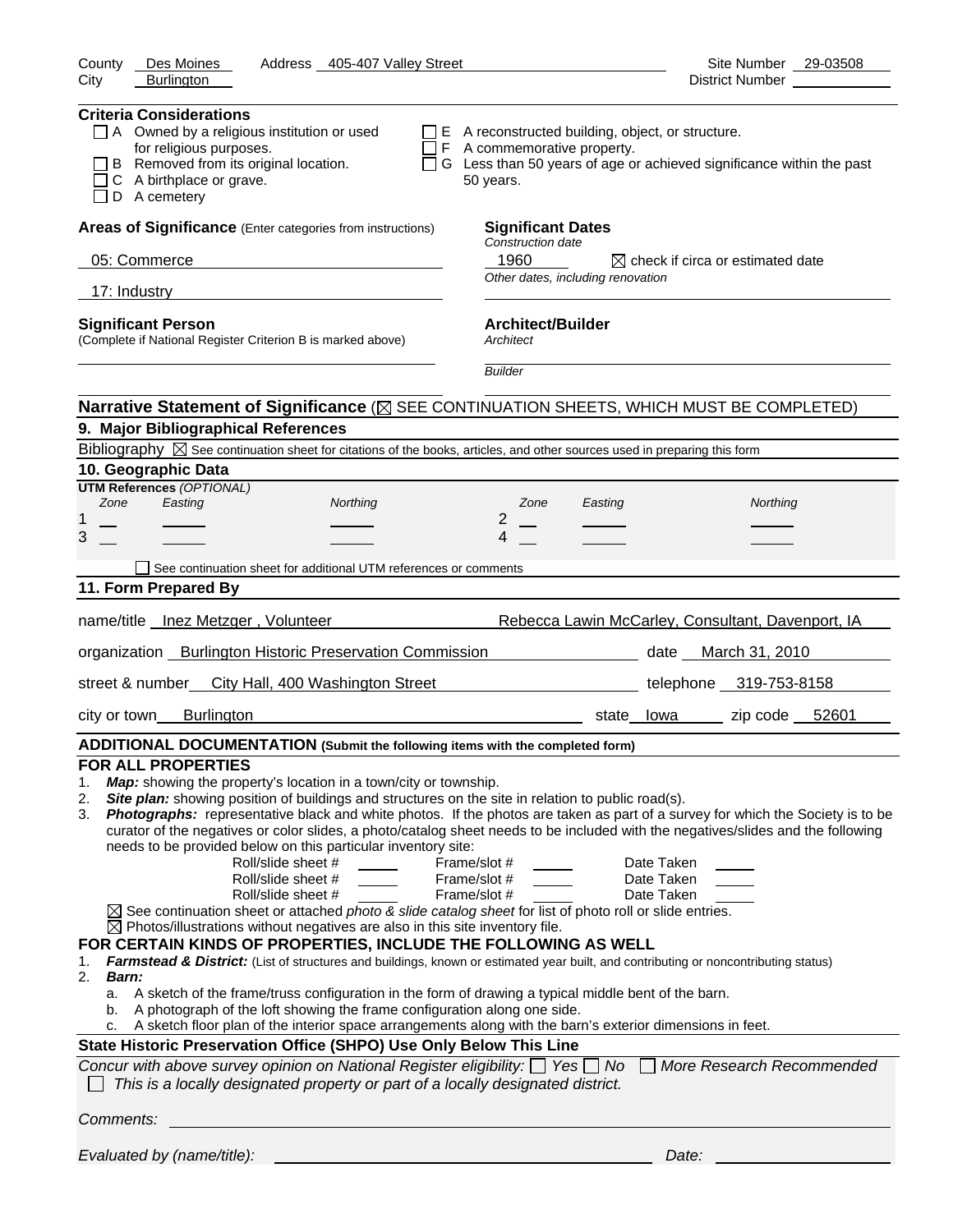Page 1

| <b>Farmers and Merchants Motor Bank</b> | Des Moines        |
|-----------------------------------------|-------------------|
| Name of Property                        | County            |
| $-405$ Valley                           | <b>Burlington</b> |
| Address                                 | City              |

#### **7. Narrative Description**

This motor bank was noted to be of the "Colonial Style" in a 1962 advertisement featuring a photograph of the building. The brick building has a large gable-roof canopy to the south for three drive-thru lanes. The main building at the north end reflects this style in the cupola, pediments on the entries on the north and west, and multi-light bay window on the east. These elements appear to be original. The large gable-roof canopy to the south for the three drive-thru lanes is currently supported by brick columns. Historic photographs show two teller booths, which have been removed.

#### **8. Narrative Statement of Significance**

The Farmers & Merchants Motor Bank does not appear to be associated with the Manufacturing and Wholesale District immediately to the south and east of this building. Thus, it has been excluding from the boundary of this potential historic district. It does, however, relate to the more retail/commercial area along Jefferson Street to the north, and it is directly connected to the Farmers & Merchants Savings Bank at Jefferson and 3<sup>rd</sup> Street. With an expanded retail/commercial historic district along Jefferson Street, this building would likely contribute to this expanded district, historically and architecturally. Additionally, the building may be individually eligible for the National Register of Historic Places under Criterion C for its relatively intact architecture of a motor bank from this period. With more information and comparison of related buildings, it may have architecturally significance for an individual nomination. Likewise, it may be historically significant under Criterion A for its association with the development of motor banks in this period.

The Farmers & Merchants Savings Bank was established in Burlington in 1916, with branches at Oakville and Sperry by 1938. The main building was located on the southeast corner of Third and Jefferson (*Daily Hawk-Eye Gazette,* September 2, 1938, 18). In October 1959, the Farmers and Merchants Building Corporation bought this property at the southwest corner of Valley and  $4<sup>th</sup>$  Street. The motor bank was likely constructed the following year in 1960. An advertisement in the July 7, 1962 special edition of the *Hawk-Eye* includes a photograph of this building. The main portion appears nearly original, with the two teller booths under the canopy removed and replaced with brick columns. Interestingly, the building plan on the assessor's website appears to show these booths still.

#### **9. Major Bibliographical References**

*Burlington Hawk-Eye,* various articles and dates. On microfilm at the Burlington Public Library.

City Directories, Burlington, Iowa, various dates. On microfiche at the Burlington Public Library

Transfer books, Des Moines County Auditor's Office, Burlington, Iowa

Vertical files, Burlington Public Library, Burlington, Iowa.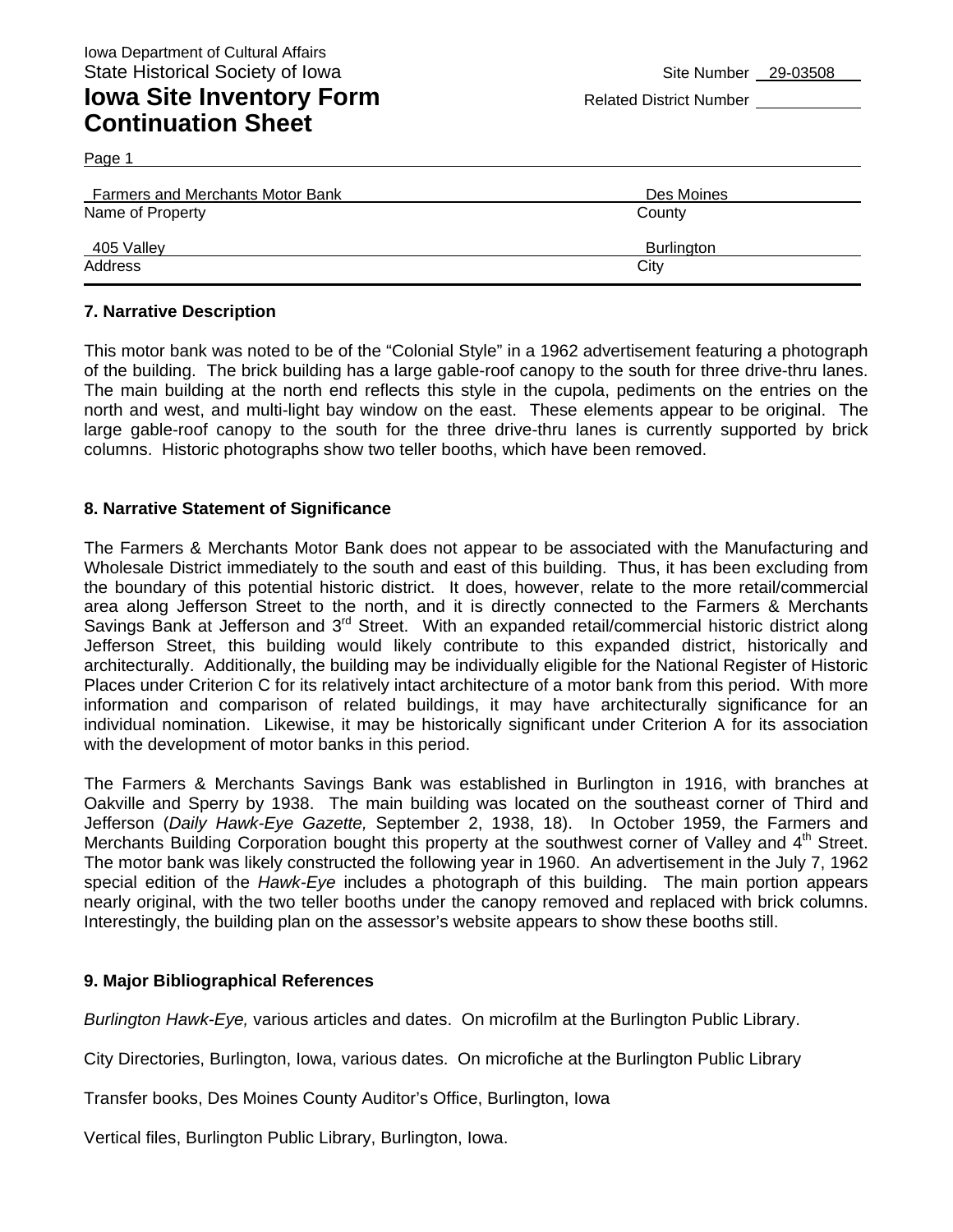Page 2

| <b>Farmers and Merchants Motor Bank</b> | Des Moines        |
|-----------------------------------------|-------------------|
| Name of Property                        | County            |
| 405 Valley                              | <b>Burlington</b> |
| Address                                 | City              |

#### **Location map**



**Building plan (from assessor's website)** 

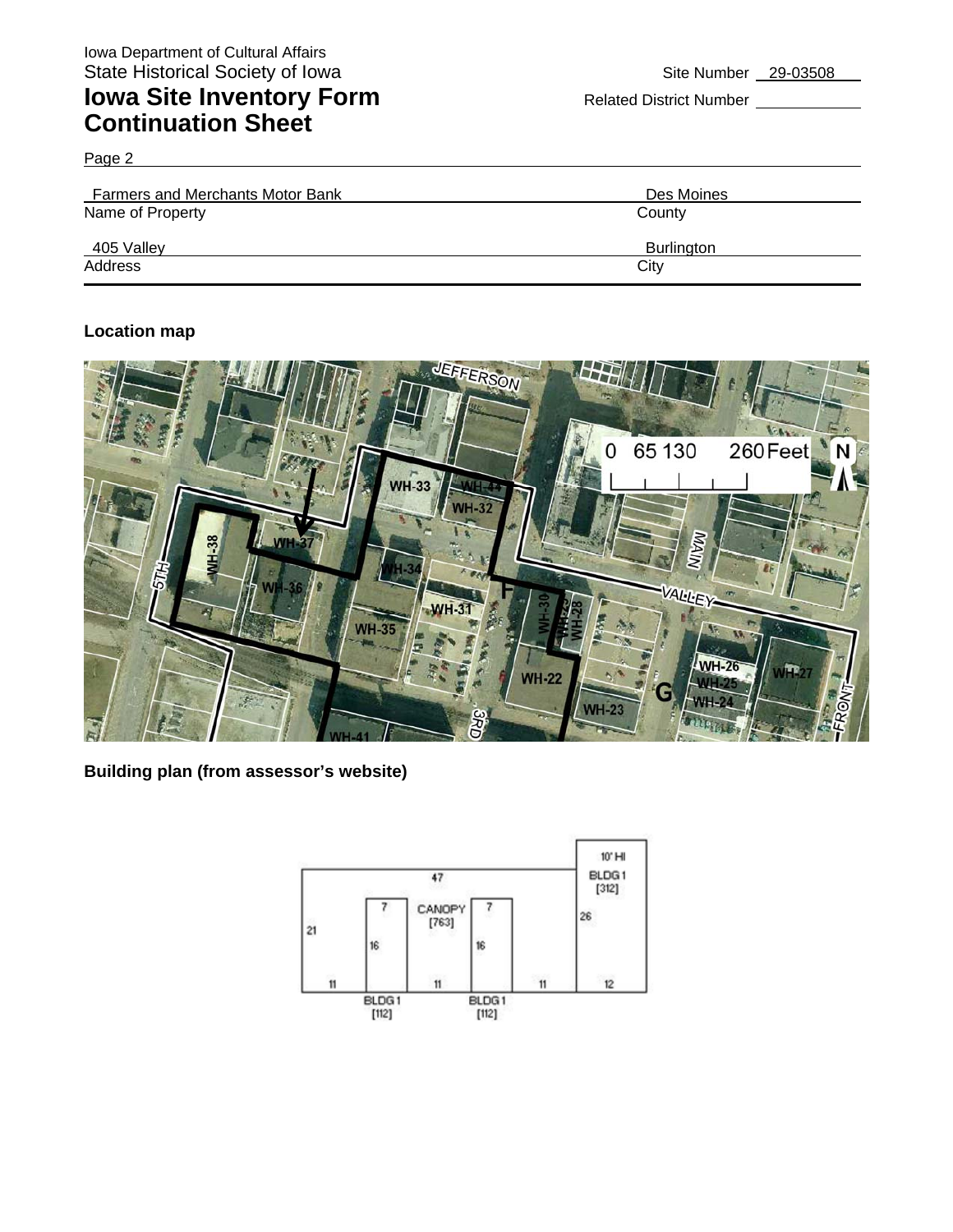Page 3

| <b>Farmers and Merchants Motor Bank</b> | Des Moines        |
|-----------------------------------------|-------------------|
| Name of Property                        | County            |
| 405 Valley                              | <b>Burlington</b> |
| Address                                 | City              |

#### **Historic image**



**Ad in** *Hawk-Eye* **on July 7, 1962, sec 2, page 40**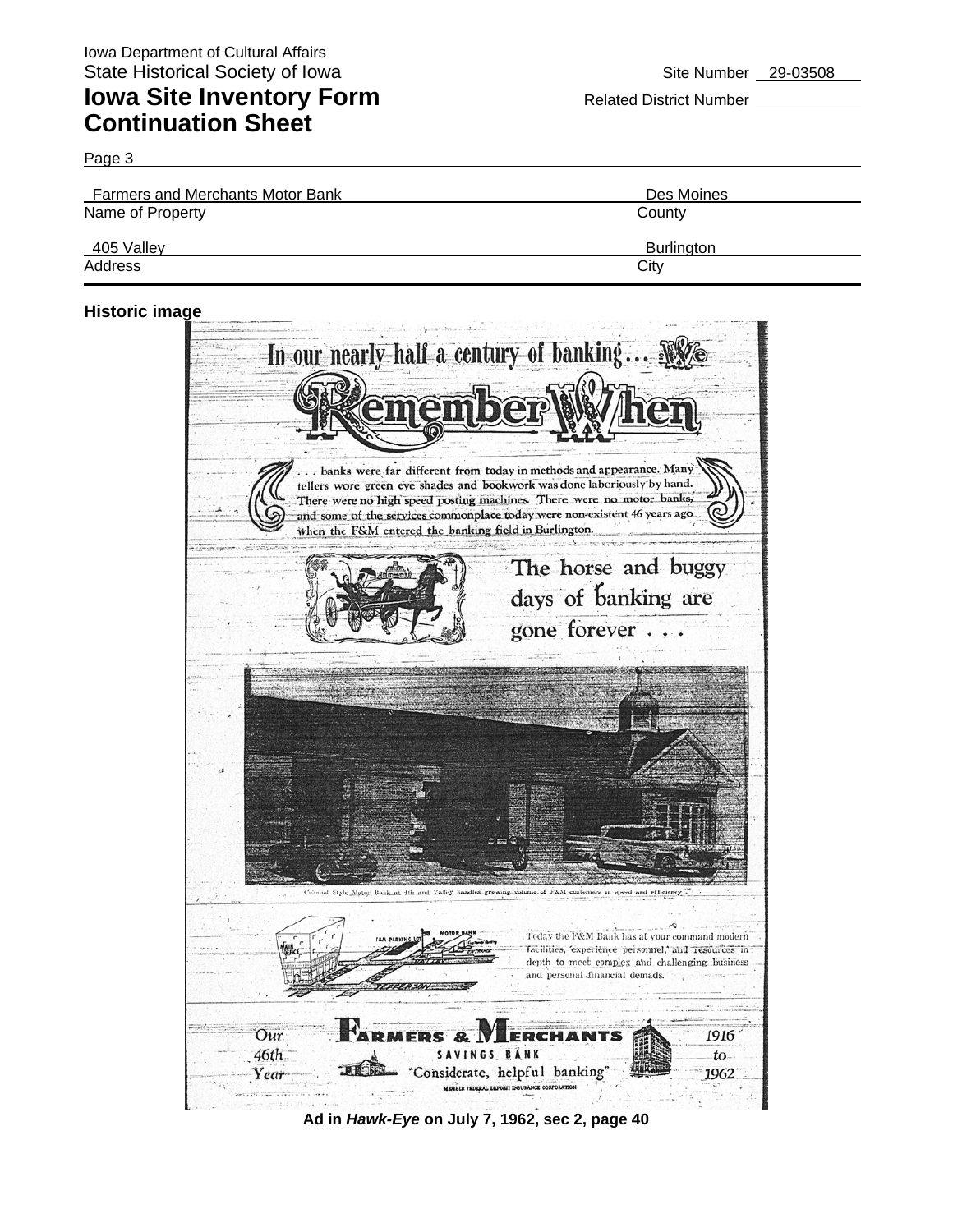Page 4

| <b>Farmers and Merchants Motor Bank</b> | Des Moines        |
|-----------------------------------------|-------------------|
| Name of Property                        | County            |
| $-405$ Valley                           | <b>Burlington</b> |
| Address                                 | City              |

### **Photograph (digital image)**



**Bank, looking southwest November 2, 2009 R.L. McCarley**